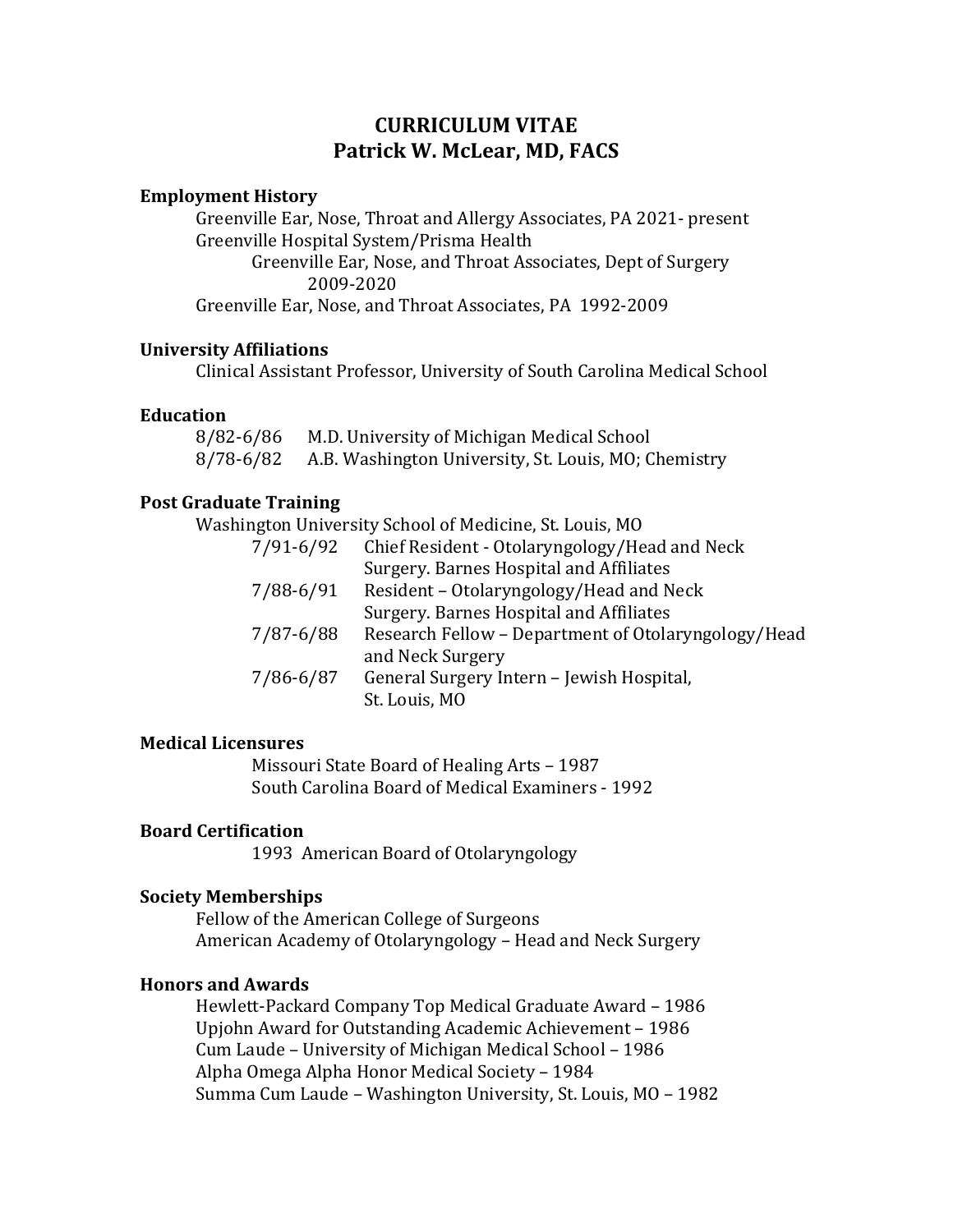Phi Beta Kappa Honor Society – 1982

## **Publications**

- Clark KW, **McLear PW**, Thomas LJ: Argus 2/H Detection of ST-Segment Changes in Ambulatory EKG Recordings. *Computers In Cardiology,* 1980; 27-30.
- Clark KW, Hermes RE, **McLear PW**, Mead CN, Thomas LJ: The Argus/2H Approach to Supraventricular Arrhythmia Analysis. *Computers in Cardiology,* 1981; 165-168.
- Perrault J, McLear PW, ATP Dependence of VSV Transcription Initiation and Modulation by Mutation in the Nucleocapsid Protein. *Journal of Virology,* 1984; 51:639-642.
- Perrault J. McLear PW, McClure MA: Does Modification of the Template N Protein Play a Role in Regulation of VSV RNA Synthesis? *Non-Segmented Negative Stranded Viruses,* 1984, Academic Press.
- Hayden RE, Phillips JG, **McLear PW**: Leeches: Objective Monitoring of Altered Perfusion in Congested Flaps. *Archives of Otolaryngology – Head and Neck Surgery,* 1988; 114:1395- 1399.
- Hayden RE, Phillips JG, **McLear PW**: Laser-Flo Monitoring of Negligible Skin Flap Perfusion. *Surgical Forum,* 1988; 29: 555-557.
- Hayden RE, **McLear PW**, Phillips JG, Dawson SM: Thrombolysis with Systemically Administered t-PA in a New Venous Thrombosis Model. *Laryngoscope,* 1989; 99:100-104.
- **McLear PW**, Hayden RE: Prevention of Cutaneous Phototoxicity in Photodynamic Therapy. *American Journal of Otolaryngology,* 1989; 10:92-98.
- Phillips JG, Hayden RE, **McLear PW**: Real Time Multivariable Laser Doppler Analysis of Arterial and Venous Compromise. *American Journal of Otolaryngology,* 1989; 10:26-31.
- Hayden RE, **McLear PW**, Morgan AR, Bischoff: Verdins in Photodynamic Therapy of Squamous Cell Carcinoma. *American Journal of Otolaryngology,* 1990; 11:125-130.
- **McLear PW**, Hayden RE, Muntz HR, Fredrickson JM: Free Flap Reconstruction of Recalcitrant Hypopharyngeal Stenosis. *American Journal of Otolaryngology,* 1991.
- McElveen JT Jr, Blackburn EL, Green JD Jr, **McLear PW,** Thimsen DJ, Wilson BS: Remote Programming of Cochlear Implants: a Telecommunications Model. Otology Neurotology, 2010: 31(7): 1035- 1040.
- Shah R, **McLear PW**: Neck Abscess Caused by Feather Foreign Body. Otolaryngology Head and Neck Surgery, 2013; 149 (3): 515-516.
- Prudic RA, Wallace ML, Barges JW, **McLear PW,** Dickerson VM, Perez-

Ramirez